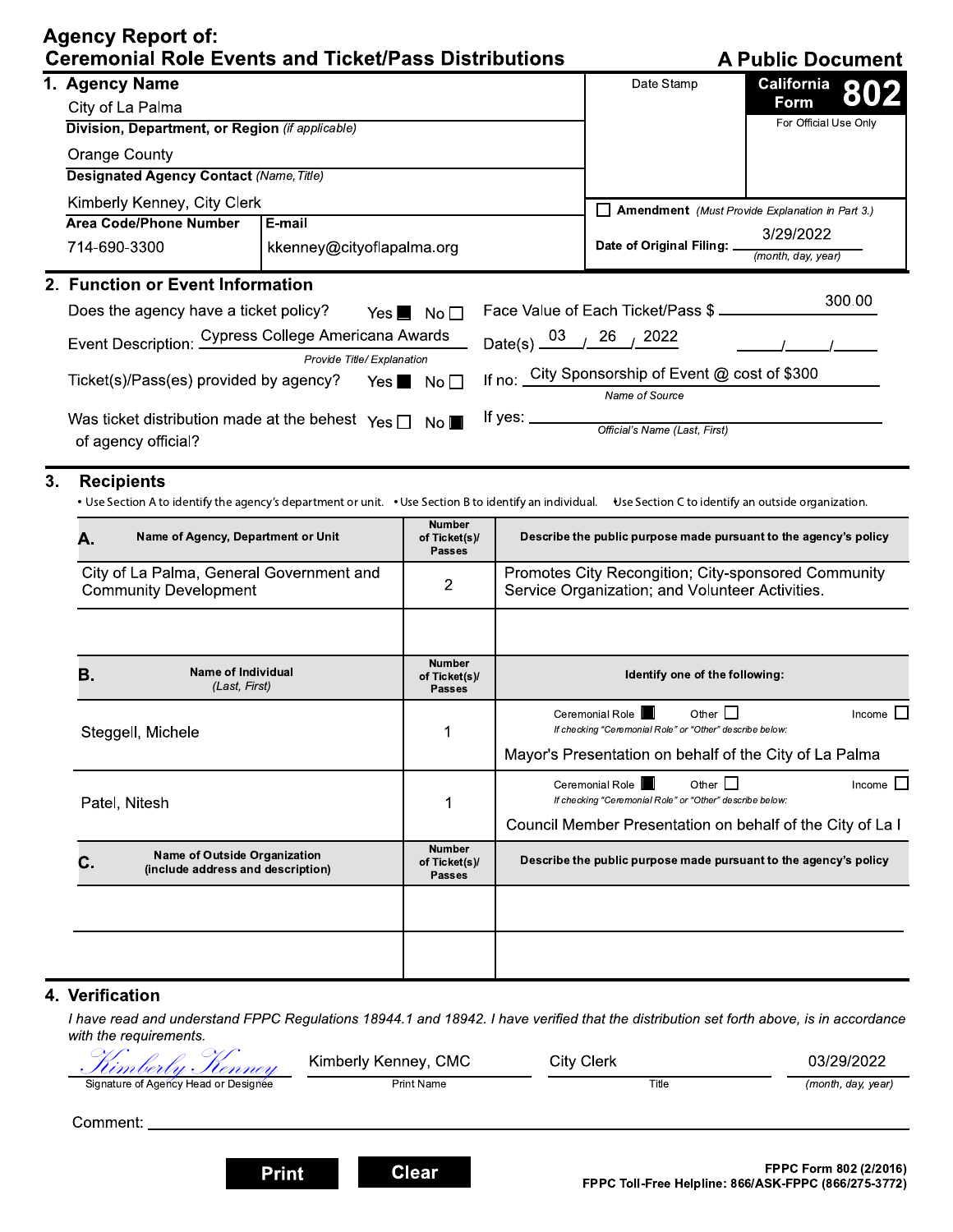

### **Agency Name**

#### $3.$ **Recipients**

• Use Section A to identify the agency's department or unit. • Use Section B to identify an individual. Use Section C to identify an outside organization.

| А. | Name of Agency, Department or Unit                                | <b>Number</b><br>of Ticket(s)/<br><b>Passes</b> | Describe the public purpose made pursuant to the agency's policy                                                             |
|----|-------------------------------------------------------------------|-------------------------------------------------|------------------------------------------------------------------------------------------------------------------------------|
|    | Baker, Debbie                                                     | 1                                               | <b>City Council Representation</b>                                                                                           |
|    | Goodman, Marshall                                                 | 1                                               | <b>City Council Representation</b>                                                                                           |
|    | Waldman, Mark                                                     | 1                                               | <b>City Council Representation</b>                                                                                           |
|    |                                                                   | Number                                          |                                                                                                                              |
| В. | Name of Individual<br>(Last, First)                               | of Ticket(s)/<br><b>Passes</b>                  | Identify one of the following:                                                                                               |
|    |                                                                   |                                                 | Ceremonial Role <sup>1</sup><br>Other $\Box$<br>Income $\Box$<br>If checking "Ceremonial Role" or "Other" describe below:    |
|    |                                                                   |                                                 | Ceremonial Role $\Box$<br>Other $\Box$<br>Income $\Box$<br>If checking "Ceremonial Role" or "Other" describe below:          |
|    |                                                                   |                                                 | Ceremonial Role <sup>1</sup><br>Income $\square$<br>Other $\Box$<br>If checking "Ceremonial Role" or "Other" describe below: |
|    |                                                                   |                                                 | Ceremonial Role <sup>1</sup><br>Income $\Box$<br>Other $\Box$<br>If checking "Ceremonial Role" or "Other" describe below:    |
| С. | Name of Outside Organization<br>(include address and description) | <b>Number</b><br>of Ticket(s)/<br><b>Passes</b> | Describe the public purpose made pursuant to the agency's policy                                                             |
|    |                                                                   |                                                 |                                                                                                                              |
|    |                                                                   |                                                 |                                                                                                                              |
|    |                                                                   |                                                 |                                                                                                                              |
|    |                                                                   |                                                 |                                                                                                                              |

**Clear**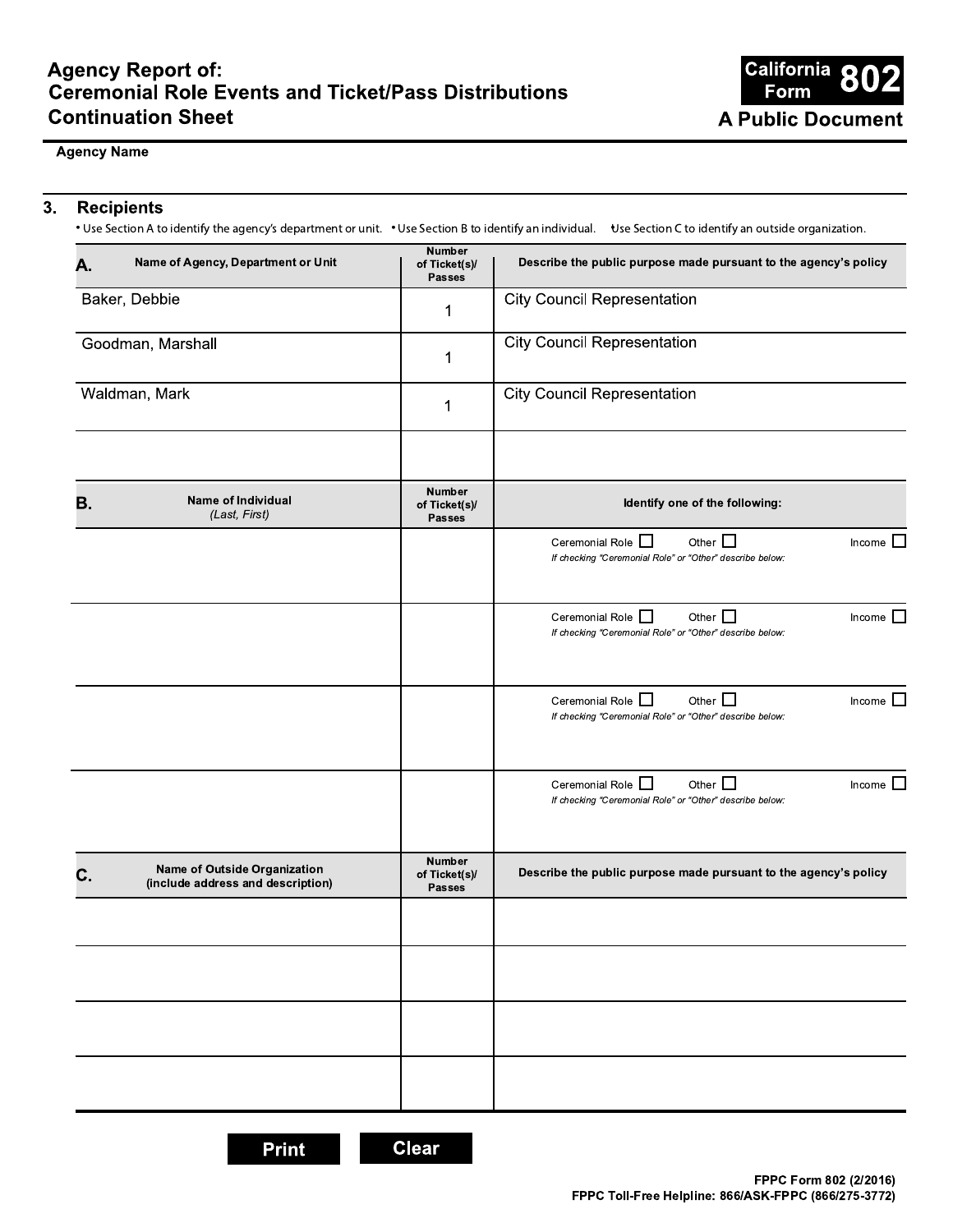## **RESOLUTION NO. 2022-14**

### A RESOLUTION OF THE CITY COUNCIL OF THE CITY OF LA PALMA AUTHORIZING PARTICIPATION IN THE 2022 **CYPRESS COLLEGE FOUNDATION AMERICANA AWARDS**

WHEREAS, the Cypress College Foundation Americana Awards are an annual event that both benefits students attending the college through scholarship opportunities and honors local citizens - this year's honorees being Mic and Dee Vincenti; and

WHEREAS, attendance by the City Council and/or members of the City's staff serves to strengthen relationships within the business and scholastic communities, enhances the City's reputation, promotes education, and promotes volunteerism.

NOW, THEREFORE, BE IT RESOLVED that the City Council of the City of La Palma does hereby declare that there is a specific governmental or public purpose in the City being an Americana Benefactor Sponsor of the event - which includes attendance of ten City officials and/or volunteers, recognition in the event program, and a half page color advertisement - all of which will enhance the City's reputation within the City and in neighboring communities.

NOW, THEREFORE, BE IT FURTHER RESOLVED that the City Council of the City of La Palma does hereby authorize the City Manager to purchase an Americana Benefactor Sponsor package (\$3,000) and to distribute the event tickets to City officials and/or volunteers as he deems appropriate.

APPROVED AND ADOPTED by the City Council of the City of La Palma at a regular meeting held on the 1st day of March 2022.

Michele Steaget Mavor

**ATTEST:** 

'M Kennév. City Clérk

Resolution No. 2022-14 Page 1 of 2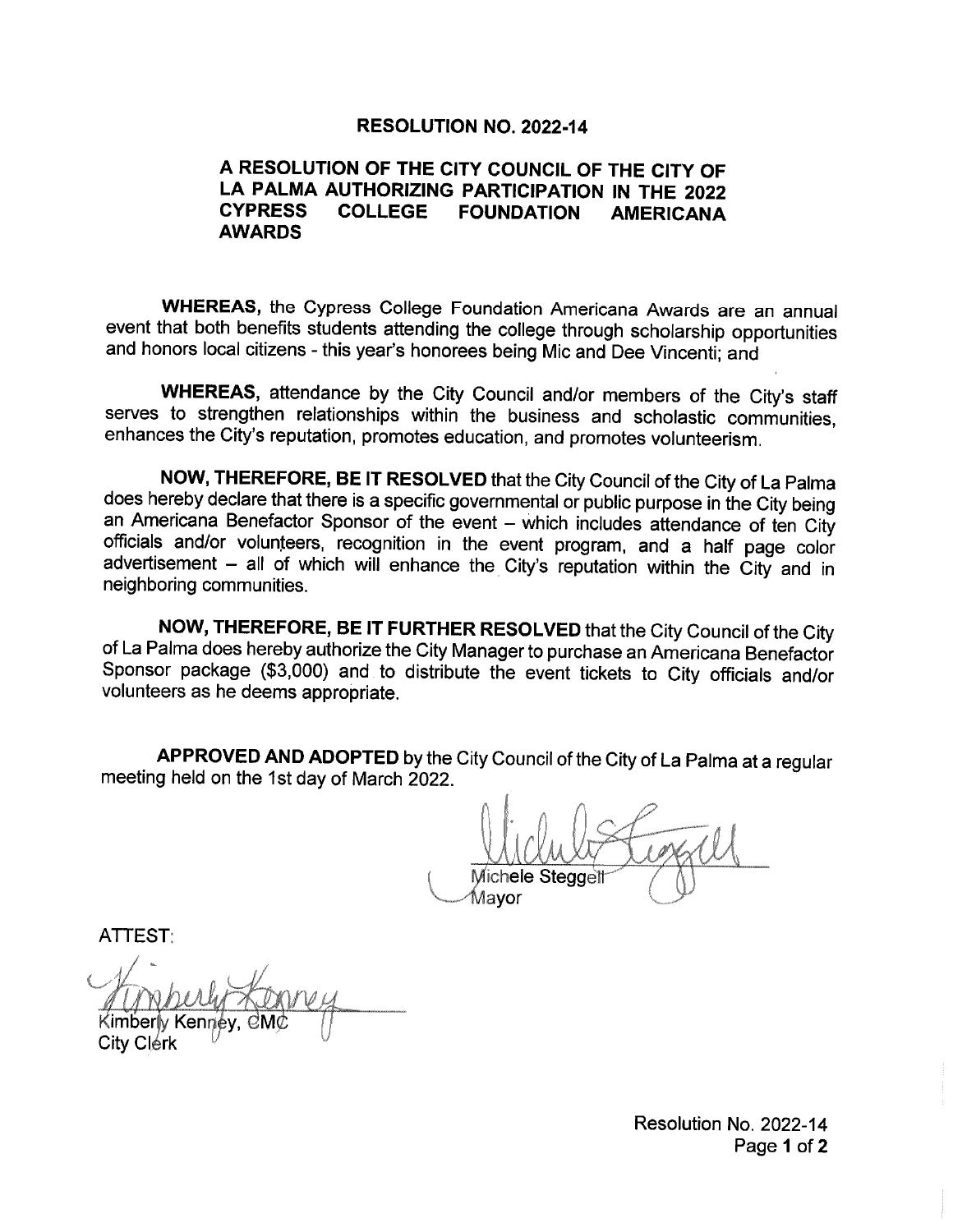STATE OF CALIFORNIA ) **COUNTY OF ORANGE** SS  $\lambda$ CITY OF LA PALMA  $\mathcal{E}$ 

I, Kimberly Kenney, City Clerk of the City of La Palma, California, DO HEREBY CERTIFY that the forgoing resolution was adopted by the City Council of said City at a regular meeting of said City Council held on the 1st day of March 2022, and that it was so adopted by called vote as follows:

> AYES: Baker, Goodman, Patel, Steggell, and Waldman

NOES: **None** 

Kenné City Clerk